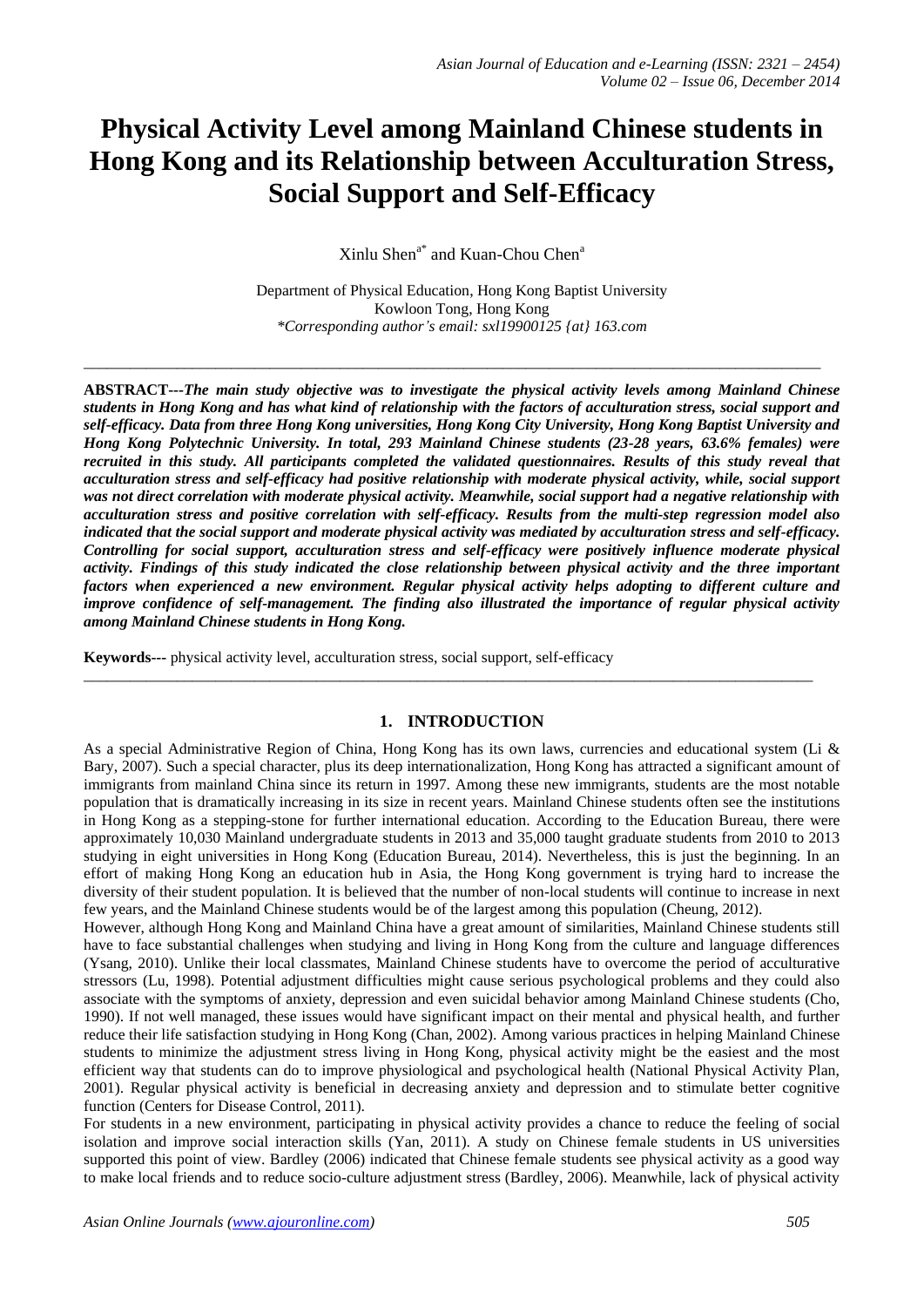is one of the major causes of overweight problems among students in overseas universities. Bucher (2008) studied that international students in the United State, and found that international students, especially those from Mainland China experienced unexpected weight gain due to the lack of appropriate physical exercise and an unbalanced diet. It would be of an easy conclusion that physical activity should receive more attention for its role in health among Mainland Chinese student population studying in Hong Kong.

A simple but serious fact is the generally low physical activity levels among Mainland Chinese students found in both foreign and domestic universities. Most of the Chinese college students did not meet the national health guidelines, which suggest of three times of 30 minutes of moderate-to-vigorous physical activity per week (Haskell, 2007). In a survey on students of the Hong Kong University, Wong and Yam (2005) mention that 31% Mainland Chinese students did not participate in physical activity. Similar sedentary lifestyle was also found in domestic universities, as students usually spend more time on video games, computer or television instead of physical activities (Wu, 2007). Cheung (2012) also indicated that the majority of users of the Wai Hang Sports Center of Hong Kong Baptist University are foreign international students. Mainland Chinese and local Hong Kong students do not exercise regularly. Therefore, to investigate the physical activity level and explore potential reasons behind the low physical activity level among Mainland Chinese student population in Hong Kong would be urgent and informative.

## *Acculturation stress and Physical Activity*

Previous studies have used the acculturation experience to study immigrants in a new environment among various populations, especially the international students in oversea universities. Acculturation is defined as the process that individuals have to experience when moving into a new environment, including the time he/she spends on adjusting to the culture. Berry and Kim (1987) suggested that the acculturation stress is the major reason for decreasing status in psychological, physical and social aspects when an individual arrivers in a new environment. This phenomenon is frequently found in US because of the coexistence of various ethnic groups and diverse cultures, especially in higher education institutions when they have a large population of international students.

In a study on the acculturation stress of international students, Kim (2009) suggested that English language proficiency, academic pressure, cultural adjustment, financial concern, perceived racial discrimination and future concern are the main acculturative stressors among Asian international students in US universities. Similarly, Cheung (2012) studied Mainland Chinese students in Hong Kong and indicated four major psychological adjustment stresses: language, academic, social and cultural, financial adjustments. Among them, the language stress is considered the biggest issue for this population since Mainland Chinese students have to deal two unfamiliar languages (i.e., Cantonese and English) at the same time. Cultural differences such as food, climate, social values and the concern about future career are some other sources of acculturation stress when Mainland Chinese students living in Hong Kong (Cheung, 2008).

Andersen (2001) investigated the relationship between physical activity and acculturation stress among American adults who migrated to US from Canada and Spain. The study found that individuals who were native English speakers have higher physical activity than those whose native language is Spanish. Kim (2009) also found that low physical activity levels were closely related to low English language proficiency among Korea international students in US universities. Students in this study regard language as a barrier constraining their communication with local peers when participating in physical activity. Mainland Chinese students in US universities have experienced the same problem of embarrassment in English speaking when engaged in the physical activity grouped the student unions (Yan, 2010). Since Mainland Chinese students might face similar or even higher acculturation stress when they study in Hong Kong, the negative impact on the physical activity level should be expected according these research findings. Therefore, we propose:

Hypothesis 1: Acculturation stress would have a negative relationship with the physical activity level among Mainland Chinese students in Hong Kong.

## Social Support and Physical Activity

Social support is another factor that has been widely associated with physical activity (McAuley, 1995). Social support is defined as the formal and informal information people received from organization or other people (Cohen & Morris, 2002). Schaefer (1981) suggests that social support is a mediator influencing the both psychological and physical health among individuals. People with low social support are more likely to involve with psychological symptoms and physical diseases. On the other hand, the more social support ones receive from friends or family, the more physical activity opportunities would decrease physical and mental problems. Lox (2006) defined the social support as a particular sort of social influence that could affect physical activity levels. Kim (2009) also found that low level of physical activity is related to less social support from friends or family among Korean women in US.

Scheafer (1981) classified the multi-dimension social support into three sub-dimensions, named emotional, informational and companionship. Usually, different sources of social support from friends, family members or experts along with different types of supporters are the main facilitations when doing physical activity (Yoder, 2001). Hamel (2008) indicated that participants' physical activity levels have significant relationship with the social support from family members, peers, gym advisers and coaches. Kim (2009) investigated 215 Korean international students in Bryan and College Station area and found physical activity level greatly associated with social support. The study suggested that social supporter would positively affect physical activity level. With the same logic, support of from local friends and classmates would be important for Mainland Chinese students to participate more in physical activities in Hong Kong.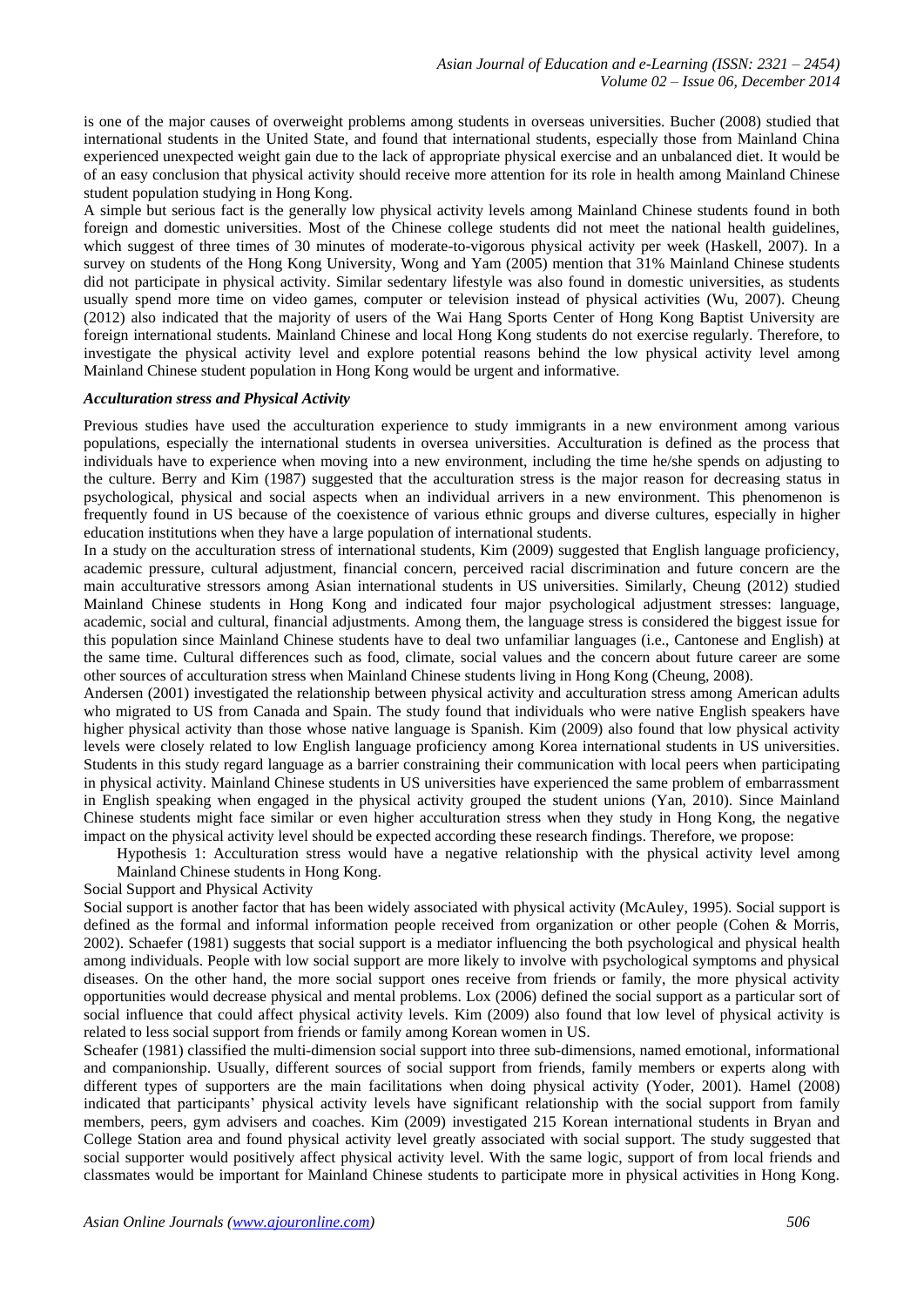Therefore, we propose:

Hypothesis 2: Social support would have a positive relationship with physical activity level among Mainland Chinese students in Hong Kong.

Self-Efficacy and Physical Activity

Self-efficacy is defined as an individual's belief or faith, or confidence in his/her ability to accomplish certain tasks (Banduar, 1997). In addition, self-efficacy would influence an individual's choices of tasks, performance levels of the tasks and the effort towards to the tasks. Numerous studies have found the positive connections between self-efficacy and physical activity (Pauline, 2011). College students with high self-efficacy would have stronger beliefs in their ability in accomplishing physical tasks. Mainland Chinese students in US universities have been identified as the one of groups that has the lowest physical activity level and it is believed that this phenomenon was due to low self-efficacy and confidence to performance well in front of local classmates (Yan, 2010).

Rogers and Sullivan (2001) classified the self-efficacy into three different self-awareness behaviors, named tasking, coping and scheduling self-efficacy. Wendy (2001) examined the three different types of self-efficacy and their relationship with physical activity among 203 adults in Canada. Finding of the study indicated a big difference existing between coping and scheduling self-efficacy. Tasking self-efficacy emphasizes on one's confidence in his/ her ability to complete a task (Bandura, 1997). In the current study, it is referred to accomplishing the task when participating in physical activity. For example, how confident the participant can engage in at least 3 times of 30 minutes of moderate-tovigorous physical activity in a regular week. Coping self-efficacy refers to how confident an individual can overcome difficulties when participate in physical activity (Blancghard, 2002). Finally, scheduling self-efficacy examines one's confidence to arrange their time and responsibilities when doing physical activity (Brawley & Weston, 2005). For example, Mainland Chinese students with high scheduling self-efficacy would report being confidence in organizing their time for physical activity no matter what happens. Therefore, we propose:

Hypothesis 3: Self-efficacy would have a positive relationship with the physical activity level among Mainland Chinese students in Hong Kong.

Social Support and Acculturation Stress

Crist and Burant (2003) suggested that the social support is a significant factor in social adjustment, especially for individuals who are experiencing life change or transition. Social support works as a buffer that benefits on psychological symptoms when people encounter acculturation stresses and helps physical health when associates with physical activity participation (Lau, 2006). Ye (2006) studied the relationship between acculturation stress and social support in a sample of 112 Chinese international students. The study showed that students with higher emotional and informational support from same racial groups have less acculturation adjustment stressors in foreign universities. Besides, Yan (2010) indicates that Chinese female international students are one of the least active groups in US. Factors contributing to this phenomenon includes: enjoy time by themselves, engage in academic accomplishment and lack of social support. Under this circumstance, if they have more advisers or friends who can motivate them to participate in physical activity, fewer acculturation adjusting problems could be expected when experienced cultural difference. Therefore, we propose:

Hypothesis 4: Social support would have a negative relationship with acculturation stress among Mainland Chinese students in Hong Kong.

Hypothesis 5: Social support would mediate the relationship between acculturation stress and physical activity among Mainland Chinese students in Hong Kong.

## Self-Efficacy and Social Support

Social support could play a role as a mediator that provides a buffer on the relationship between self-efficacy and physical activity, especially in young adolescents (Jackson, 2000). In most cases, young adolescents present incapability of overcoming barriers to do physical activity consistently. Low quality of physical education received from school result in lacking confidence to do physical activity and the perception of limited skills, especially for Asian students (Frisby, 2011). Such a situation could be improved if they have one or more friends available to exercise together. Moreover, unlike the active culture in US, little Asian students can cultivate exercise as a habit unless monitored by supervisor (Cardinal, 2009). At a certain extent, social support can encourage higher self-efficacy when taking physical activity. Therefore, we propose:

Hypothesis 6: Social support would have a positive relationship with self-efficacy among Mainland Chinese students in Hong Kong.

Hypothesis 7: Social support would mediate the relationship between self-efficacy and physical activity among Mainland Chinese students in Hong Kong.

## **2. METHOD**

#### *Participants*

Mainland Chinese students in Hong Kong universities were the target population of this study including both postgraduates and undergraduates. The majority of populations who participated in this study were mainly from Hong Kong Polytechnic University, Hong Kong Baptist University and Hong Kong City University. A total of 293 questionnaires were valid from the total of 325 distributions.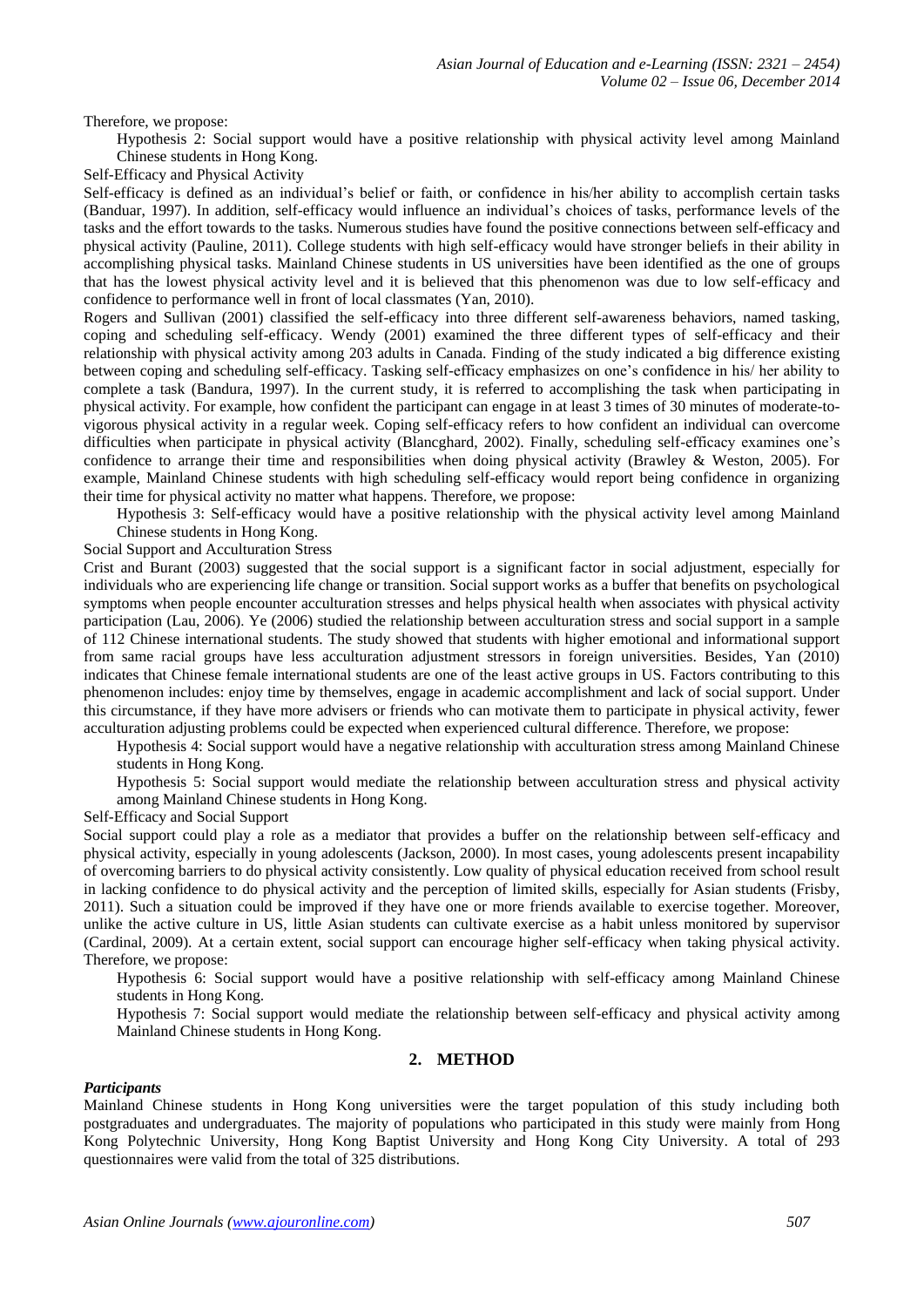## *Measurement*

Questionnaire used in this study could be divided into five parts, which include acculturation stress part, social support part, physical activity part, self-efficacy part and participants' demographic information. Physical activity measured by the International Physical Activity Questionnaire (IPAQ), which was developed for cross-national assessment of physical activity (Marshall & Bauman, 2003). The short (7-item) version of this scale was adapted to measure vigorous-intensity activity, moderate-intensity activity, walking activity, and sitting in a regular week. Yang and Clum (1995) developed the index of life stress (ILS) to measure the acculturative stress among Asian international students. This study modified the ILS into 14 items of 7-point Likert scale and four acculturative stressors: Cantonese and English language proficiency, academic pressure, cultural and social adjustment and future concern. The response range was originally from 0 (never) to 7 (very often) to test the adjusting stress they feel live in Hong Kong.

Social support in this study was measured by a multidimensional scale developed by Chogahara (1999). A total of 9 items in a multidimensional approach to was used to estimate how often friends play companionship, informational or emotional role to support Mainland Chinese students participate in physical activity. The Self-efficacy was measured by revised scale from McAuley (1990) self-efficacy barriers in exercise measurement, which includes a 12-item instrument and focuses on self-efficacy related to how confidence to engaging in physical activity when facing some situations. Besides descriptive analysis, a multi-step regressions analysis was conducted to test our hypotheses.

**3. RESULTS** 

The demographic information and physical activity levels for the sample are presented in table 1. The majority of respondents were female (63.6%). The majority of those responding were educated at postgraduate level (59.5%), followed by undergraduate (36.7%). In a regular week, only 95 Mainland Chinese students do moderate physical activity in three days between 30 minutes and 90 minutes in a regular week. More than 70 percent of participants sit over 4 hours in average in a day.

For the reliability of measurements, Cronbach's alpha scores were calculated. The alpha scores for most of the construct exceed the minimum recommended level of 0.70 (Devellis, 1991), including acculturation stress ( $\alpha$ = 0.769); social support,  $(\alpha = 0.833)$ ; and self-efficacy,  $(\alpha = 0.784)$ .

### *Hypotheses testing*

Based on the result of factor analysis, bivariate correlation evaluated the relationship between independent variables (acculturation stress, social support and self-efficacy) and dependent variable (physical activity) (table 2). Acculturation stress has been found significantly correlated with moderate physical  $(r = .159, p < .01)$  and self-efficacy  $(r = .261, p < .01)$ . Social support has no significant correlation with moderate physical activity ( $r = .091$ ,  $p > .05$ ). In table 3, multiple step regression analysis indicated that the relationship between social support and moderate physical activity was mediated by acculturation stress and self-efficacy  $(AF=8.904, p< .01)$ . Controlling for social support, moderate physical activity was positively influenced by acculturation stress ( $\beta$ = .128,  $p$ < .05) and self-efficacy ( $\beta$ = .242,  $p$ < .01).

# **4. DISCUSSION**

There are numerous literatures revealing insufficient physical activity phenomenon among young generations all over the world (Miller, 2007). It is not surprising to find the result of low physical activity levels among Mainland Chinese students in Hong Kong. Most of them could not meet the national guidelines of engaging in at least 30 minutes and three times of moderate-to-vigorous physical activity in a regular week (Troinao, 2008). Instead, the physical activity time was replaced by sedentary lifestyle, which the video games, computer and television have all contributed to a decrease in physical activity (Niggle, 2004). Results in this study indicated that the majority of students sit over 4 hours in a day at a desk or watching television.

Furthermore, the object of this study was to investigate physical activity level and its relationship with acculturation stress among Mainland Chinese students in Hong Kong. Unexpectedly, the results indicated that the acculturation stress was positively related with moderate physical activity. It is opposite to the hypothesis that acculturation stress has negative relationship with physical activity. The result can associate with the benefit of doing physical activity. If students believe that regular physical activity may help to decrease the adjusting stress, they might want to do more exercise when they feel pressure. Besides, regular physical activities give college students chances to improve interaction skills and reduce the feeling of social isolation when they exercise with local students (Yan, 2010). Nonetheless, one of the limitations of this study is limited information on the activity pattern of Mainland Chinese students. If more detail information about their physical activity habit is available, it might be easier to explain why the higher acculturation stress is related to higher level of moderate physical activity.

Although, friends as a source of social support has been proved as an effective way when compared with other sources like parents or expert support (Tsang, 2008), the results in this study showed no relationship between social support and moderate physical activity. In Hong Kong, the majority of students had no opportunity to live together in dormitory instead they had to find the place to live by themselves outside the campus. This gave them little chance to know each other and have to cultivate the feeling of being alone. Mainland Chinese students have little chance to receiving support from friends to take exercise, not alone participate in physical activity together. Communicating in Cantonese could be a failure in doing physical activity together with Hong Kong students.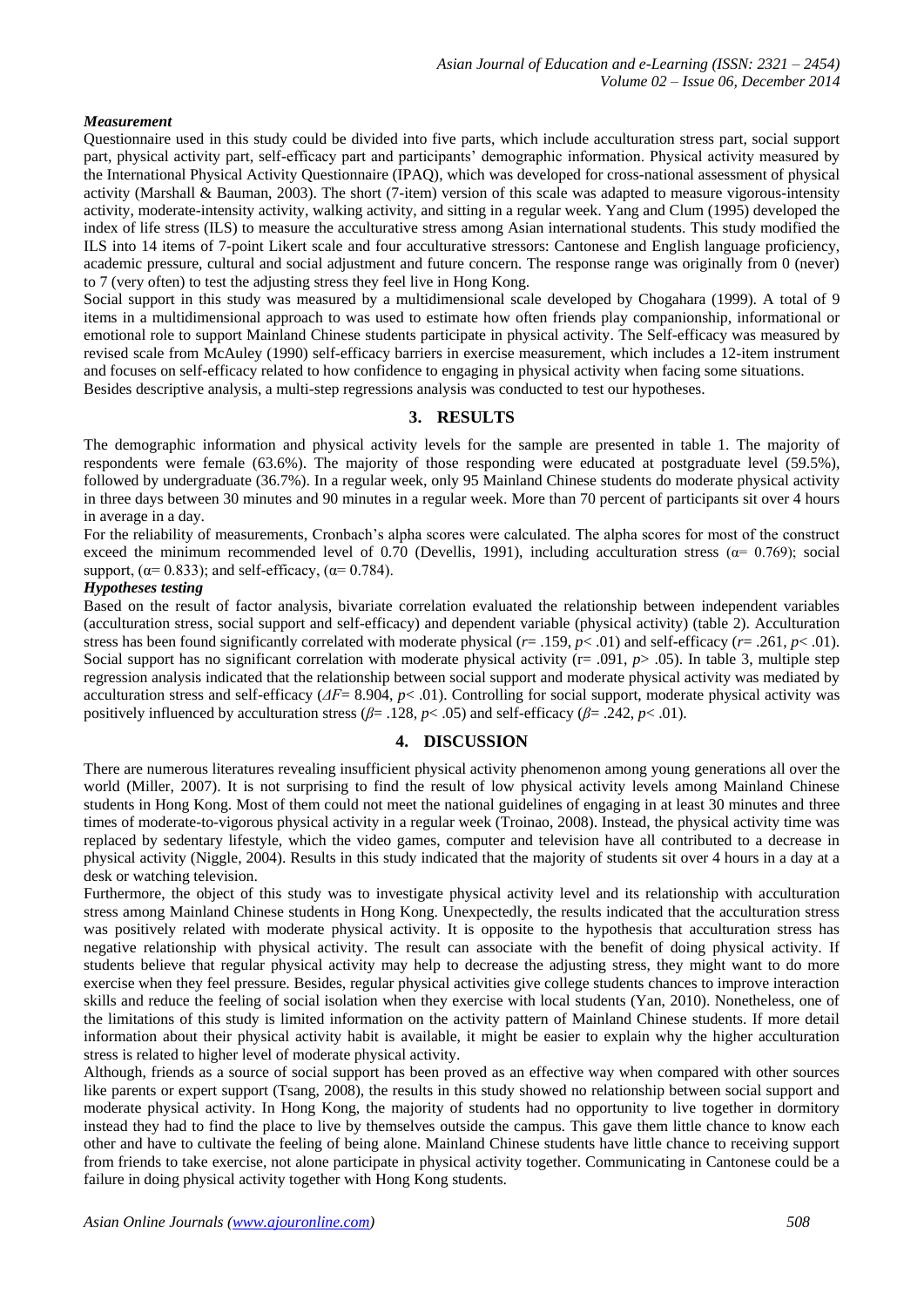This study also found the social support as a mediator to influence the relationship between acculturation stress and selfefficacy with moderate physical activity. Social support from friends served as a mediator of self-efficacy for seeking support. This suggests that friends can promote physical activity involvement in student population. Friends can encourage one to be physically active and give confidence to overcome potential difficulties (Michael, 2007). However, this discussion focuses on the idea that friends' motivation in a positive direction. Yet it may occur the situation that Mainland Chinese students have negative attitude towards on these barriers as well at sometimes. If friends encourage participating in physical activities, however, one may have schedule conflicts or exam on the following day, the sense of the responsibility of physical activity would decrease.

*Table 1. Demographic Information and Physical Activity Level*

| Variables                                                                                                                | Category    |                         | $\boldsymbol{N}$  | $\%$       |
|--------------------------------------------------------------------------------------------------------------------------|-------------|-------------------------|-------------------|------------|
| Age                                                                                                                      |             | 18-22                   | 118               | 40.1       |
|                                                                                                                          |             | $23 - 28$               | 172               | 58.5       |
| Gender                                                                                                                   | Male        |                         | 107               | 36.4       |
|                                                                                                                          |             | Female                  | 187               | 63.6       |
| <b>Educational Level</b>                                                                                                 |             | Undergraduate           | 108               | 36.7       |
|                                                                                                                          |             | Postgraduate            | 176               | 59.5       |
| Length of residence in Hong Kong                                                                                         |             | Less than one year      | 184               | 62.6       |
|                                                                                                                          |             | One year to three years | 78                | 26.5       |
| Moderate PA                                                                                                              | Days        | 2Day                    | 87                | 29.6       |
|                                                                                                                          |             | 3Days                   | 95                | 32.3       |
|                                                                                                                          |             | Hour(s) $0-0.5$ hour    | 86                | 29.3       |
|                                                                                                                          |             | $0.5 - 1.5$ hours       | 124               | 42.2       |
| Sitting                                                                                                                  |             | Hours 3-4 hours         | 53                | 18.0       |
|                                                                                                                          |             | $4+ hours$              | 210               | 71.4       |
| Table 2. Bivariate Correlations between Physical Activity levels and Acculturation Stress, Social Support, Self-Efficacy |             |                         |                   |            |
| <i>Morighlan</i><br>$\Lambda$ $CT$                                                                                       | <b>CITT</b> | CCT                     | MODD <sub>A</sub> | <b>CIT</b> |

| Variables                   | <b>ACT</b> | <b>SUT</b> | <b>SET</b> | <b>MODPA</b> | <b>SIT</b> |
|-----------------------------|------------|------------|------------|--------------|------------|
| <b>Acculturation Stress</b> |            | $-146*$    | .109       | $.159**$     | $.177**$   |
| Social Support              |            |            | .489**     | .091         | $-.136*$   |
| Self-efficacy               |            |            |            | $.261**$     | $-.103$    |
| Moderate PA                 |            |            |            |              | $-.071$    |
| Sitting                     |            |            |            |              |            |

\*Significant at .05 level

\*\*Significant at .01 level

*Note*. ACT= Acculturation Stress; SUT= Social Support; SET= Self-Efficacy; MODPA= Moderate Physical Activity; SIT= Sitting

*Table 3. Multiple Regression Analysis the Factors influence the relationship between Moderate Physical Activity level and Acculturation Stress, Selfefficacy variables after controlling for Social Support*

| Factor                      | R    | $R^2$ | $\Delta R^2$ | F        | $\Delta F$ |         |      |
|-----------------------------|------|-------|--------------|----------|------------|---------|------|
| Step 1                      | .087 | .008  | .008         | 2.173    | 2.173      |         |      |
| Social Support              |      |       |              |          |            | .087    | .142 |
| Step 2                      | .282 | .080  | .072         | 10.987** | $8.094**$  |         |      |
| Social Support              |      |       |              |          |            | $-.004$ | .957 |
| <b>Acculturation Stress</b> |      |       |              |          |            | .128    | .032 |
| Self-efficacy               |      |       |              |          |            | .242    | .000 |

\*Significant at .05 level

\*\*Significant at .01 level

## **5. REFERENCES**

- Adersen, W., J. (2001). Examining social-cognitive determinants of intention and physical activity among black and white adolescents girls using structural equation modeling. *Health Psychology, 21*, 459-467
- Bandura, J., W. (1997). Self-efficacy: Toward a unifying theory of behavioral change. *Psychological review, 84*, 191-215
- Bardley, L., S. (2006). Counseling expectations of international students. International *Journal for the Advancement of Counseling, 18*, 21-31
- Berry, J., W., & Kim, U. (1987). Comparative studies of acculturative stress. *International Migration Review, 21*, 491-511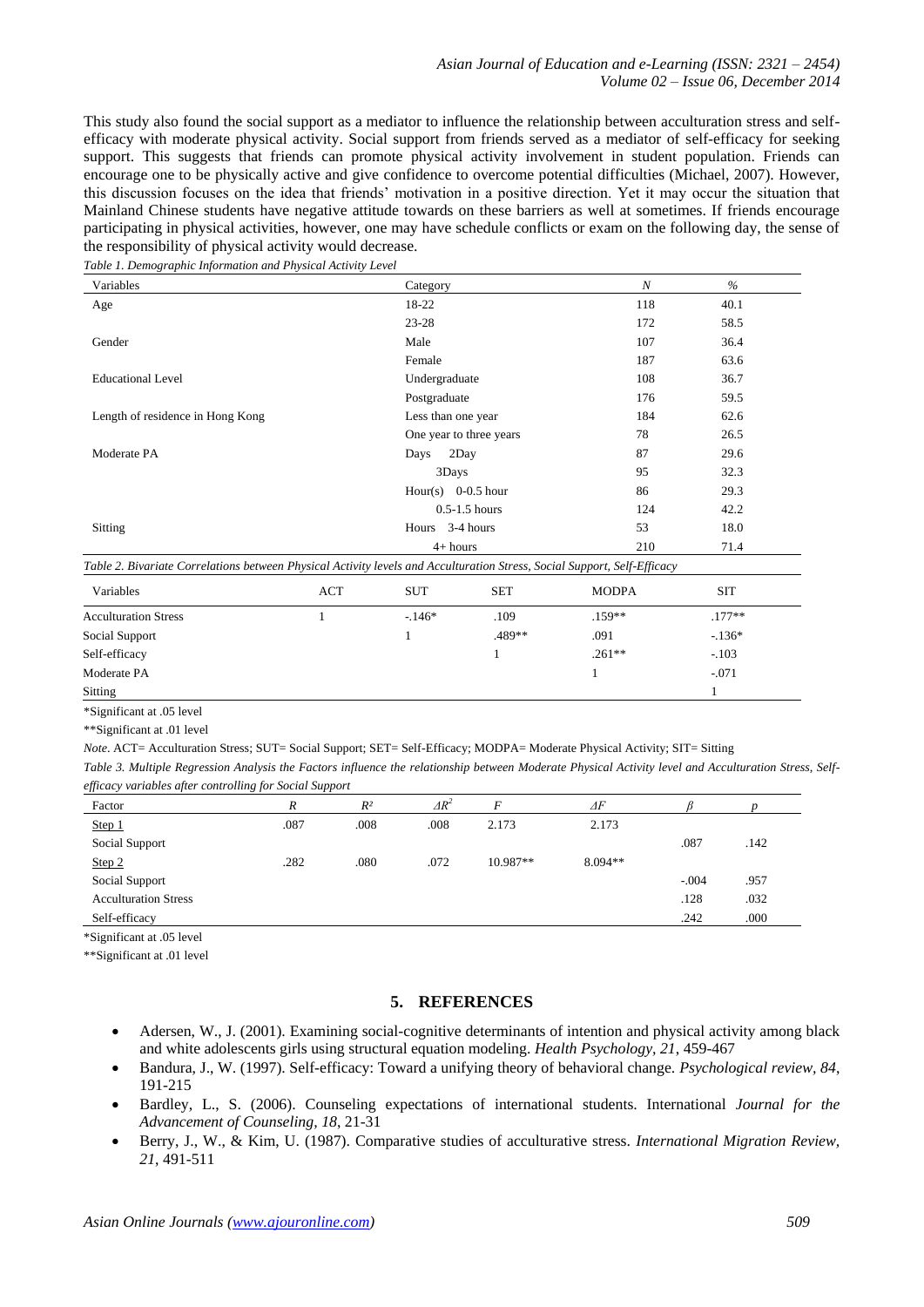- Blancghard, K., Y. (2002). Asian American body images. In T. F. Cash & T. Pruzinsky. Body Image: *A handbook of theory, research and clinical practice, 9*, 234-245
- Brawley, X., D. & Westo, J., C. (2005). A meta-analysis of college students' physical activity behaviors. *Journal of American College Health, 54*, 116-125
- Bucher, E. (2008). How socio-economic status contributes to participation in leisure-time physical activity. *Social Science and Medicine, 66*, 2596-2606
- Cardinal, D., L. (2009). 2008 C. H. McCloy Lecture: Social psychology and physical activity: Black to the future. *Research Quarterly for Exercise and Sport, 80*, 685-696
- Chan, L., K., C. (2002). An Impossible Dream: Hong Kong University from Foundation to Re-establishment, 1910-1950. Hong Kong: Oxford University Press
- Centers for Disease Control (2011). Prevalence of leisure-time and occupational physical activity among employed adults-United States. *Morb. Mort. Wkly. Rep, 49*, 420-424
- Cheung, A. (2008). Exporting Hong Kong's higher education in Asian markets: strengths, weaknesses, opportunities, and threats. *International Journal of Educational Reform, 17*, 308-326
- Cheung, A., C. (2012). Language, academic, socio-cultural and financial adjustments of mainland Chinese students studying in Hong Kong. *International Journal of Educational Management, 27*, 221-241
- Cho, W. (1990). An investigate of feeling of loneliness among Chinese students at the University of Texas at Austin. *Document Reproduction Service, 21*, 304-333
- Chogahara, G (1992). Acculturation: Advances in theory, measurement, and applied research. *American Psychological Association, 9*, 99-101
- Cohen, J., & Morris, J., E. (2002). Comparing father and mother reports of father involvement among lowincome minority families. *Journal of Marriage and Family, 64(4)*, 982-997
- Crist, H., M., & Burant, D, V. (2003). Family or friends: who plays a greater supportive role for Latino college students? *Cultural Diversity and Ethnic Minority Psychology, 9(3),* 236-250
- Education Bureau (2014). Why mainland students fancy HK postgraduate degree. Ejinsight. com. Retrieved July 31, 2014, from [http://www.](http://www/)Ejinsight.com./20140731-mainland-chinese-students-in-hk-postgrduate-programs/
- Frisby, W. (2011). Promoting physical activity inclusion practices for Chinese immigrant women in Vancouver, Canada, *Quest, 63*, 135-147
- Hamel, V., S. (2008). Race and ethnicity in Canadian sport. *Journal of Aging Studies, 15*, 368-381
- Haskell, W., L. (2007). Physical activity and public health. Updated recommendation for adults from the American College of Sports Medicine and the American Heart Association. *Circulation, 116,* 1081-1093
- Jackson, G., J. (2000). The role of recreational sport in the adaptation of first-generation immigrants in the United States. *Journal of Leisure Research, 36*, 379-413
- Kim, B., S. (2009). Acculturation stress, social support, and physical activity among international students in United States. (Unpublished master's degree). Texas A&M University
- Lau, K., M. (2006). Race and ethnicity in leisure behavior: where have we been and where do we need to go? *Leisure Sciences, 28*, 403-408
- Li, M., & Bary, M. (2007) Cross-border flows of students for higher education: Push-pull factors and motivations of mainland Chinese students in Hong Kong and Macau. *Higher Education, 53*, 791-818
- Lox, L. (2006). Social ecological strategies for promoting healthy lifestyle. American *Journal of Health Promotion, 10,* 253-257
- Lu, D. (1998). Facing dilemmas: Chinese students in United States: 1979-1989. (Unpublished PH.D. dissertation). Univ.of Oregon
- Marshall, L., & Bauman, M. (2003). Culture change and ethnic-minority health behavior: An operate theory of acculturation. *Journal of Behavioral Medicine, 27*, 527-555
- McAuley, R., R., & Petosa, R. (1990). Physical activity among ethnically diverse college students. *Journal of American College Health, 51*, 75-81
- Michael, S., J., & Ronan, K., R. (2007). The effects of sports participation on young adolescents' emotional well-being. *Adolescence, 41*, 369-389
- Miller, Y., D., & Trost, S., G. (2007). Mediators of physical activity behavior change among women with young children. *American Journal of Preventive Medicine, 23*, 98-103
- National Physical Activity Plan (2001). Hong Kong 2000. Hong Kong: Information Services Department
- Niggle, J., A. (2004). Reliability of accelerometry-based activity monitors: A generalizability study. *Medicine and Science in Sports and Exercise, 36*, 1637-1645
- Pauline, D., M., & Mandancy, J., A. (2011). Global Transformations: Politics, Ecomomics and Culture. Cambridge: Polity Press
- Scheafer, C. (1981). The health-related functions of social support. *Journal f Behavioral Medicine, 4*, 381-406